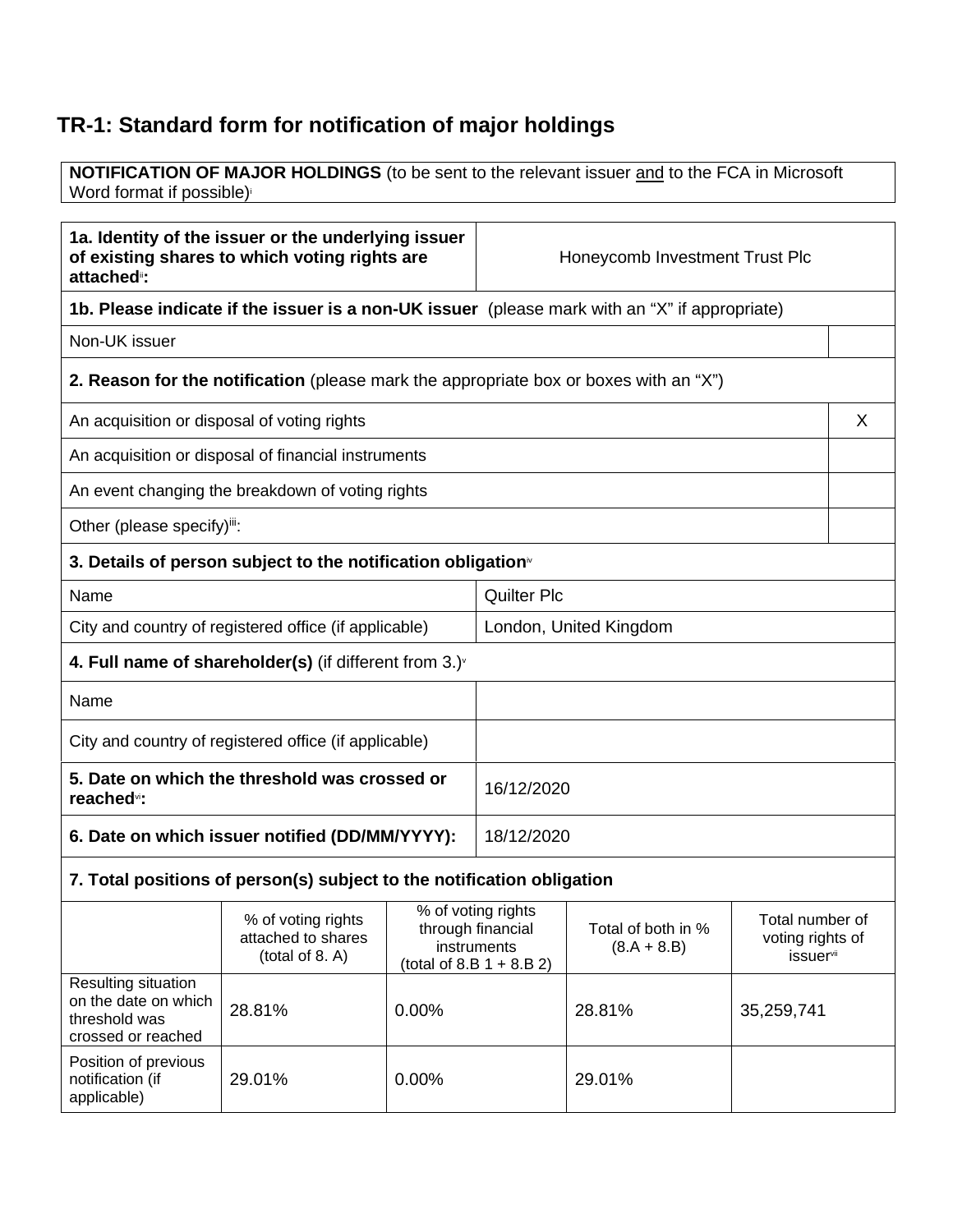**8. Notified details of the resulting situation on the date on which the threshold was crossed or reached**viii

## **A: Voting rights attached to shares**

| Class/type of<br>shares<br>ISIN code (if<br>possible) | Number of voting rightsix                                     |                                                                       | % of voting rights                                            |                                                                    |  |
|-------------------------------------------------------|---------------------------------------------------------------|-----------------------------------------------------------------------|---------------------------------------------------------------|--------------------------------------------------------------------|--|
|                                                       | <b>Direct</b><br>(Art 9 of Directive<br>2004/109/EC) (DTR5.1) | <b>Indirect</b><br>(Art 10 of Directive<br>2004/109/EC)<br>(DTR5.2.1) | <b>Direct</b><br>(Art 9 of Directive<br>2004/109/EC) (DTR5.1) | <b>Indirect</b><br>(Art 10 of Directive<br>2004/109/EC) (DTR5.2.1) |  |
| GB00BYZV3G25                                          |                                                               | 10,160,645                                                            |                                                               | 28.81%                                                             |  |
|                                                       |                                                               |                                                                       |                                                               |                                                                    |  |
|                                                       |                                                               |                                                                       |                                                               |                                                                    |  |
| <b>SUBTOTAL 8. A</b>                                  | 10,160,645                                                    |                                                                       | 28.81%                                                        |                                                                    |  |

| B 1: Financial Instruments according to Art. 13(1)(a) of Directive 2004/109/EC (DTR5.3.1.1 (a)) |                                      |                                         |                                                                                                        |                    |
|-------------------------------------------------------------------------------------------------|--------------------------------------|-----------------------------------------|--------------------------------------------------------------------------------------------------------|--------------------|
| <b>Type of financial</b><br>instrument                                                          | <b>Expiration</b><br>$date^{\times}$ | Exercise/<br><b>Conversion Periodxi</b> | <b>Number of voting rights</b><br>that may be acquired if<br>the instrument is<br>exercised/converted. | % of voting rights |
|                                                                                                 |                                      |                                         |                                                                                                        |                    |
|                                                                                                 |                                      |                                         |                                                                                                        |                    |
|                                                                                                 |                                      |                                         |                                                                                                        |                    |
|                                                                                                 |                                      | <b>SUBTOTAL 8. B 1</b>                  |                                                                                                        |                    |

| B 2: Financial Instruments with similar economic effect according to Art. 13(1)(b) of Directive<br>2004/109/EC (DTR5.3.1.1 (b)) |                               |                                             |                                                     |                            |                    |
|---------------------------------------------------------------------------------------------------------------------------------|-------------------------------|---------------------------------------------|-----------------------------------------------------|----------------------------|--------------------|
| Type of<br>financial<br>instrument                                                                                              | <b>Expiration</b><br>$date^x$ | Exercise/<br><b>Conversion</b><br>Period xi | <b>Physical or</b><br>cash<br><b>settlement</b> xii | Number of<br>voting rights | % of voting rights |
|                                                                                                                                 |                               |                                             |                                                     |                            |                    |
|                                                                                                                                 |                               |                                             |                                                     |                            |                    |
|                                                                                                                                 |                               |                                             |                                                     |                            |                    |
|                                                                                                                                 |                               |                                             | <b>SUBTOTAL</b><br>8.B.2                            |                            |                    |